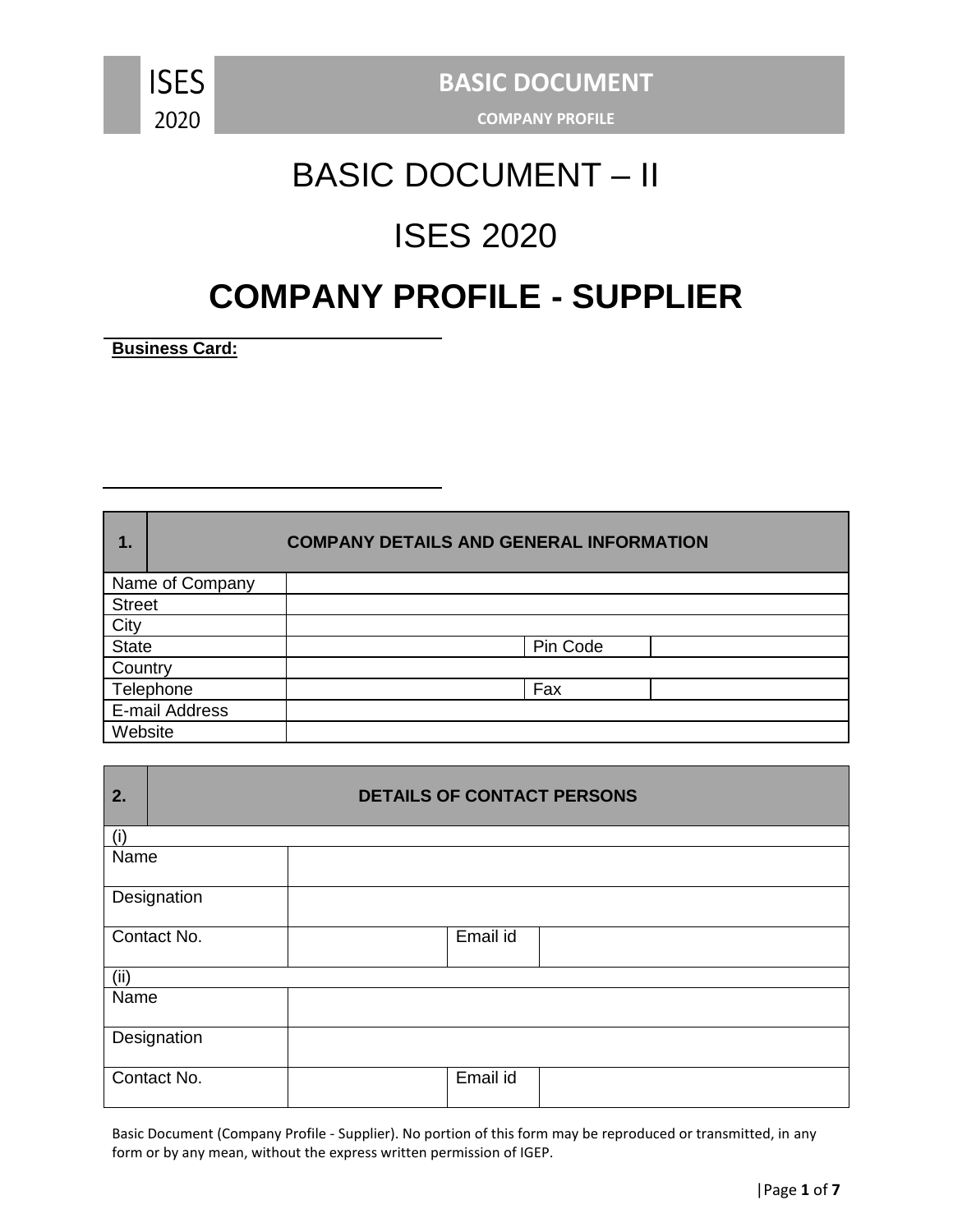

**COMPANY PROFILE**

| (iii)              |          |  |
|--------------------|----------|--|
| Name               |          |  |
|                    |          |  |
| <b>Designation</b> |          |  |
|                    |          |  |
| Contact No.        | Email id |  |
|                    |          |  |

| 3. |                                | <b>LEGAL STRUCTURE</b> |  |  |  |  |
|----|--------------------------------|------------------------|--|--|--|--|
|    | Date of Establishment          |                        |  |  |  |  |
|    | <b>Legal Status</b>            |                        |  |  |  |  |
|    | Type of Company                | <b>State Owned</b>     |  |  |  |  |
|    |                                | <b>Public Private</b>  |  |  |  |  |
|    |                                | Partnership            |  |  |  |  |
|    |                                | Private                |  |  |  |  |
|    |                                | <b>Others</b>          |  |  |  |  |
|    | <b>Type of Business</b>        | Agent                  |  |  |  |  |
|    |                                | Exporter               |  |  |  |  |
|    |                                | Manufacturer           |  |  |  |  |
|    |                                | Other                  |  |  |  |  |
|    | Languages Spoken<br>in Company |                        |  |  |  |  |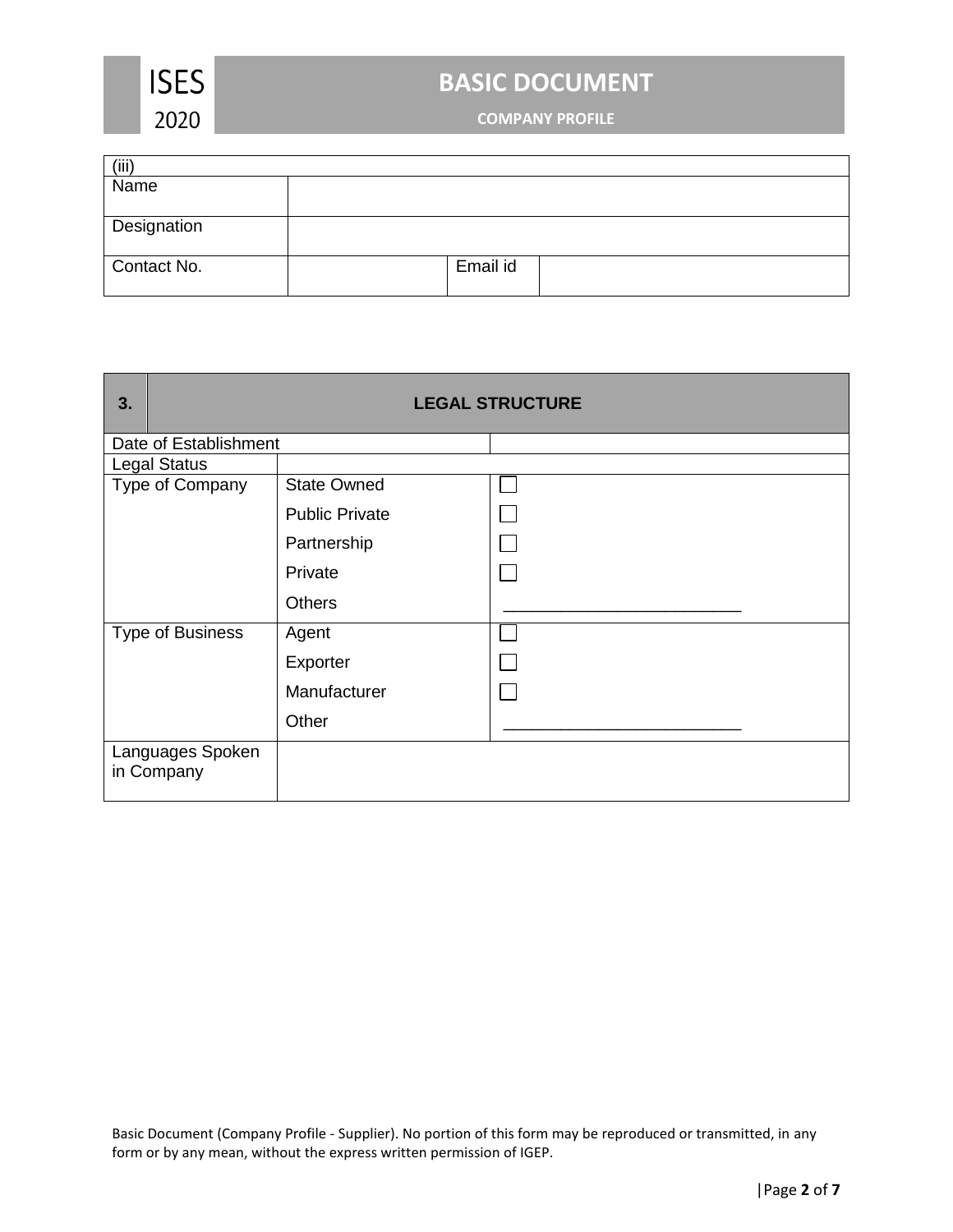

**COMPANY PROFILE**

| 4.       | <b>DETAILS OF MAJOR PRODUCTS</b> |                                   |                          |                           |  |  |
|----------|----------------------------------|-----------------------------------|--------------------------|---------------------------|--|--|
| Products |                                  | <b>Total Annual</b><br>Production | <b>Quantity Exported</b> | Annual Export<br>Capacity |  |  |
|          |                                  |                                   |                          |                           |  |  |
|          |                                  |                                   |                          |                           |  |  |
|          |                                  |                                   |                          |                           |  |  |
|          |                                  |                                   |                          |                           |  |  |
|          |                                  |                                   |                          |                           |  |  |
|          |                                  |                                   |                          |                           |  |  |

| 5.         | <b>GROSS ANNUAL PRODUCTION AND SALES OF LAST THREE YEARS</b> |        |        |        |              |  |  |
|------------|--------------------------------------------------------------|--------|--------|--------|--------------|--|--|
| Year       |                                                              | Year 1 | Year 2 | Year 3 | Current year |  |  |
|            |                                                              | (vvvv  | (vvvv) | (vvvv) | (estimated)  |  |  |
| <b>INR</b> | Domestic in                                                  |        |        |        |              |  |  |
|            | Export in INR                                                |        |        |        |              |  |  |

| 6.        | <b>LIST OF SUPPLIERS / SUB-SUPPLIERS</b> |                        |                   |                                       |              |  |  |
|-----------|------------------------------------------|------------------------|-------------------|---------------------------------------|--------------|--|--|
| S.<br>No. | Name/Location<br>of unit                 | Address of the<br>unit | Contact<br>Person | Contact<br>Person's<br><b>Details</b> | Type of Unit |  |  |
|           |                                          |                        |                   |                                       |              |  |  |
| 2.        |                                          |                        |                   |                                       |              |  |  |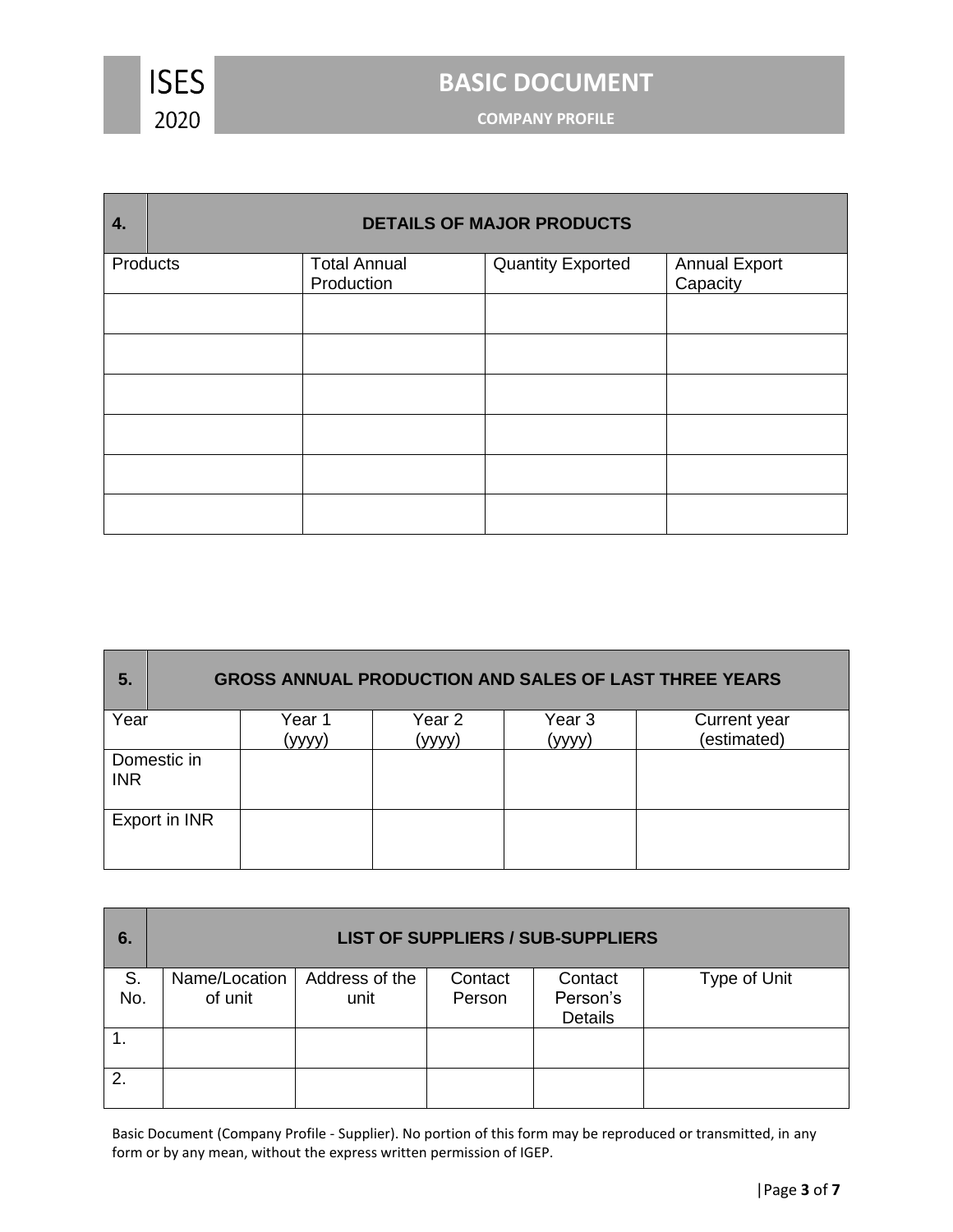

### **COMPANY PROFILE**

| 3.               |  |  |  |
|------------------|--|--|--|
| 4.               |  |  |  |
| 5.               |  |  |  |
| 6.               |  |  |  |
| $\overline{7}$ . |  |  |  |
| $\overline{8}$ . |  |  |  |
| 9.               |  |  |  |
| 10.              |  |  |  |
| 11.              |  |  |  |
| 12.              |  |  |  |

| 7.                        | <b>INTERNATIONAL BUYERS OF THE PRODUCTS</b> |                        |  |  |  |  |  |
|---------------------------|---------------------------------------------|------------------------|--|--|--|--|--|
| S. No.                    | Name of Company                             | <b>Contact Details</b> |  |  |  |  |  |
|                           |                                             |                        |  |  |  |  |  |
| ii.                       |                                             |                        |  |  |  |  |  |
| $\overline{\mathsf{iii}}$ |                                             |                        |  |  |  |  |  |
| iv                        |                                             |                        |  |  |  |  |  |
| $\mathsf{V}$              |                                             |                        |  |  |  |  |  |
| vi                        |                                             |                        |  |  |  |  |  |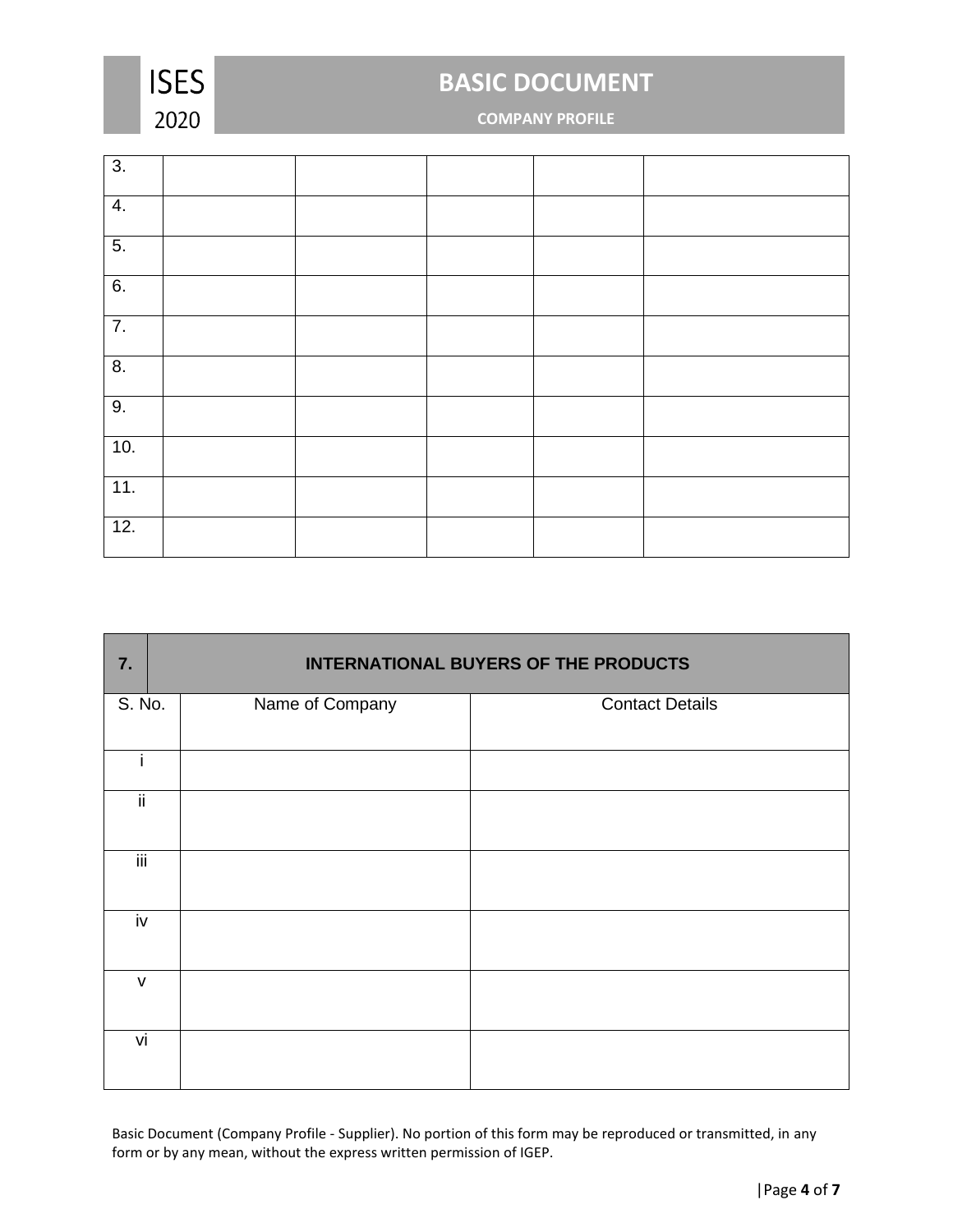

**COMPANY PROFILE**

| 8.                         | <b>EMPLOYMENT STRENGTH</b> |                                             |        |  |  |  |
|----------------------------|----------------------------|---------------------------------------------|--------|--|--|--|
|                            | <b>Number</b>              |                                             | Number |  |  |  |
| <b>Employees Total</b>     |                            |                                             |        |  |  |  |
| <b>Female Employees</b>    |                            | $\triangleright$ Pregnant / Maternity Leave |        |  |  |  |
| Children below minimum age |                            | $\triangleright$ Apprentices                |        |  |  |  |
| Young Employees < 18       |                            | $\triangleright$ Apprentices                |        |  |  |  |
| Wage Earner                |                            | <b>Disabled Persons</b>                     |        |  |  |  |
| <b>Monthly Rate</b>        |                            | <b>Migrant Workers</b>                      |        |  |  |  |
| Daily Rate                 |                            | Employee on probation                       |        |  |  |  |
| Hourly rate                |                            | Odd Jobber                                  |        |  |  |  |
| Piece Rate                 |                            | Home workers                                |        |  |  |  |

| 9. | <b>PRODUCTION STRUCTURE</b> |      |      |  |  |  |
|----|-----------------------------|------|------|--|--|--|
|    | Department                  | (01) | (02) |  |  |  |
|    | Number of employees         |      |      |  |  |  |
|    | Department                  | (03) | (04) |  |  |  |
|    | Number of employees         |      |      |  |  |  |
|    | Department                  | (05) | (06) |  |  |  |
|    | Number of employees         |      |      |  |  |  |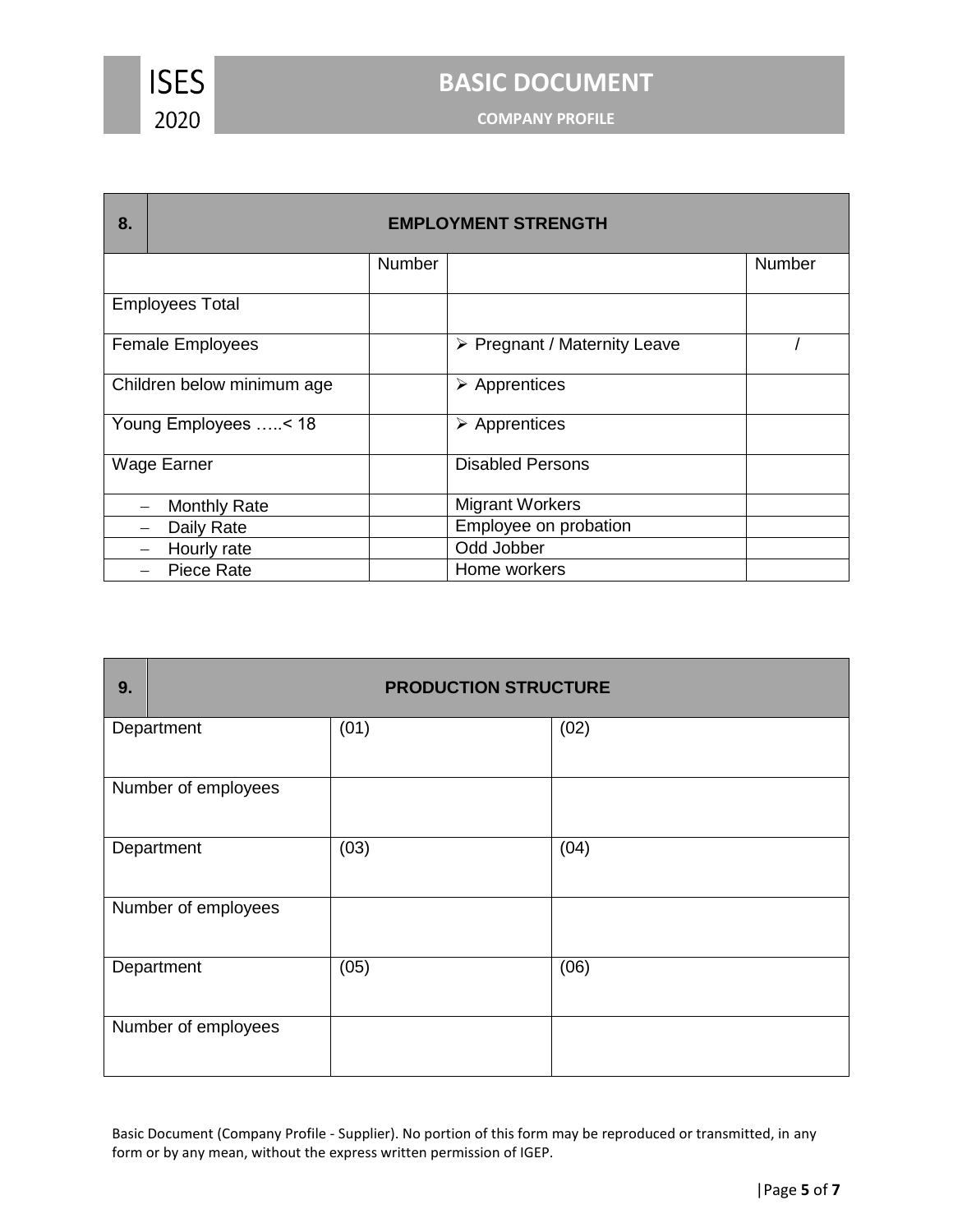

**COMPANY PROFILE**

| 10.                                   | <b>WORKING SHIFTS</b>   |         |         |         |  |  |
|---------------------------------------|-------------------------|---------|---------|---------|--|--|
| How many shifts does the company run? |                         |         |         |         |  |  |
|                                       |                         | Shift 1 | Shift 2 | Shift 3 |  |  |
|                                       | <b>Timing of Shifts</b> |         |         |         |  |  |
|                                       | Number of Employees     |         |         |         |  |  |